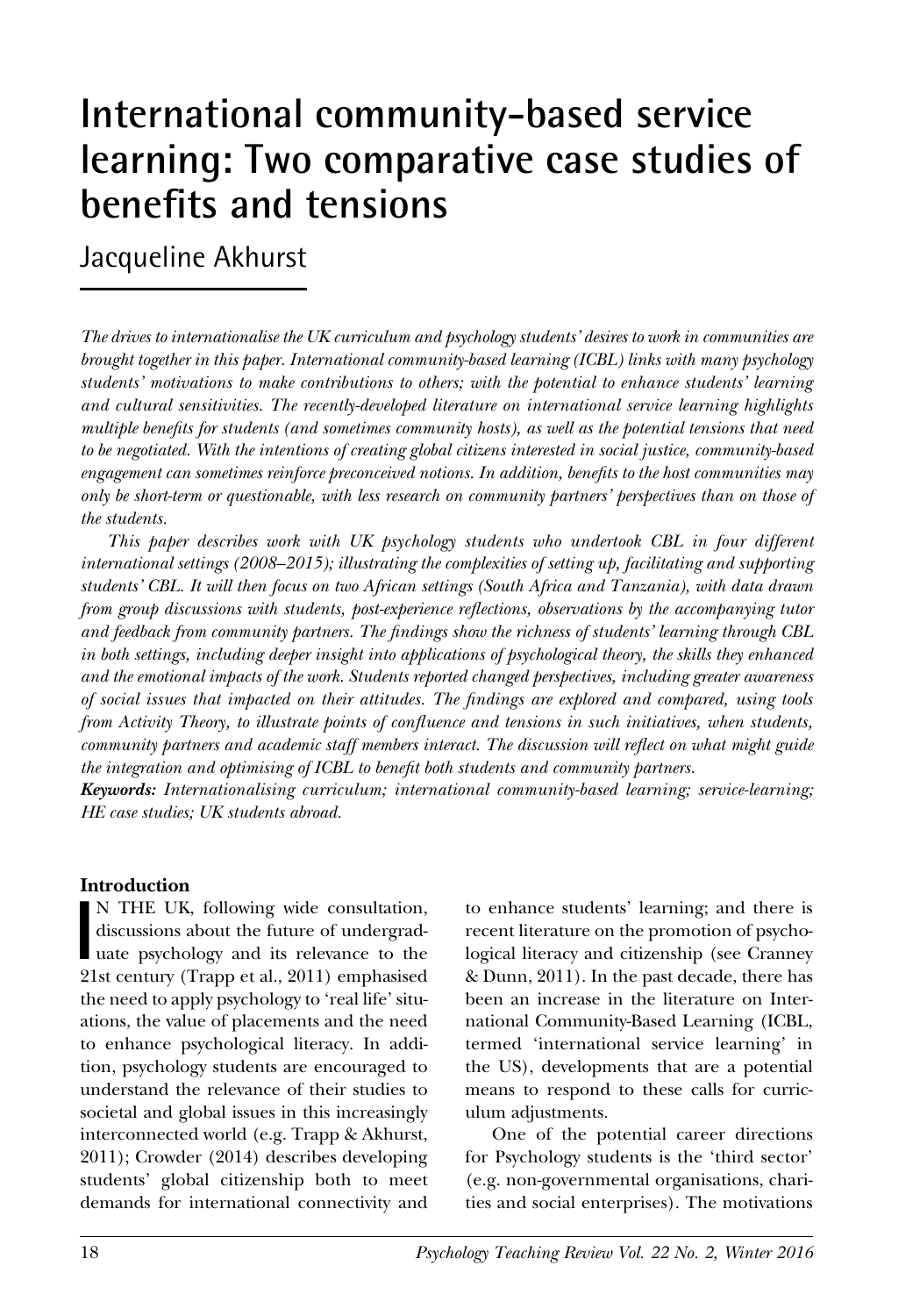of many Psychology students are based on desires to help others (Bromnick & Horowitz, 2013; Goedeke & Gibson, 2011), and many students are already involved in voluntary community-based work, prompted by their desires to contribute to social justice. Whilst not as evident as in some of the US literature, there have been discussions about the promotion of social and civic responsibility of students (e.g. Annette, 2005). Community-based learning may thus be appealing to students and promote such engagement.

Drawing from US-based programmes, Bringle, Hatcher and Jones (2011) explore the unique pedagogy of international service learning, describing the value of intercultural learning along with the applications of disciplinary knowledge in the context of a community setting. Crabtree (2013) notes the 'coming of age' of this subfield of international education, where the benefits to students' learning have been identified and successful collaborations are informed by participatory development practices. He recommends attending deeply to partnerships, the preparation of participants, the need to plan for a time of cross-cultural adaptation, the value of structured reflection to enhance learning, and to consider outcomes for all parties.

Bringing together the findings from a number of studies, Tharp (2012) highlights the resultant 'positive impact on academic, civic, personal, social ethical and vocational development' (p.179) as effects of service learning. Nickols et al., (2013) draw on US students' work with communities in Tanzania, discussing the benefits to students of various forms of skill development including selfand group management, increased global awareness, personal development (for example self-confidence and competence) and the 'ability to analyse and appreciate local customs and cultural contexts' (p.99). They go further to emphasise the need to pay careful attention to building reciprocity with community participants through interactive and iterative processes. The term ICBL (rather than 'service learning') is preferred in the context of this article, because it foregrounds the community-based partnerships that form the basis of the work, rather than keeping the focus only on what students provide or gain.

Perry and Katula (2001) note how experiential learning, particularly when it is based in the community, may be a powerful means to develop students' awareness of their responsibilities as citizens. A 'real world' placement context raises students' awareness of issues (social, political, economic, and historical) that they may otherwise choose to avoid or manage to ignore. Crowder (2014) takes this further by applying the concepts of 'transformational learning' (Mezirow, 2003) to ICBL. The lived reality of the community members with whom they interact leads to students needing to make sense of their experiences through considering the forces at play in that context. CBL often results in students having their ideas challenged, motivating them to find explanations to resolve the disequilibrium they experience (Mitchell & Humphries, 2007). For students to learn from their experiences they require opportunities to reflect on them and their assumptions, using conceptual frames of reference. Reflection is therefore a vital part of this process and has been recognised as a fundamentally important aspect of ICBL (see Pagano & Roselle, 2009). Part of the reflecting process incorporates the linking of psychological theory to experiences, testing its relevance and usefulness.

The above considerations inform the initiative to be described, where the ICBL was integrated into the second year psychology programme in a small UK university. The work evolved from the author's earlier involvement (1999–2002) in a South African programme to promote university community engagement. The Community Higher Education Service Partnership (CHESP) was a 'three-way partnership' (Mouton & Wildschut, 2005) designed to contribute to the 'reconstruction' of South African society through 'socially accountable models for higher education, research, community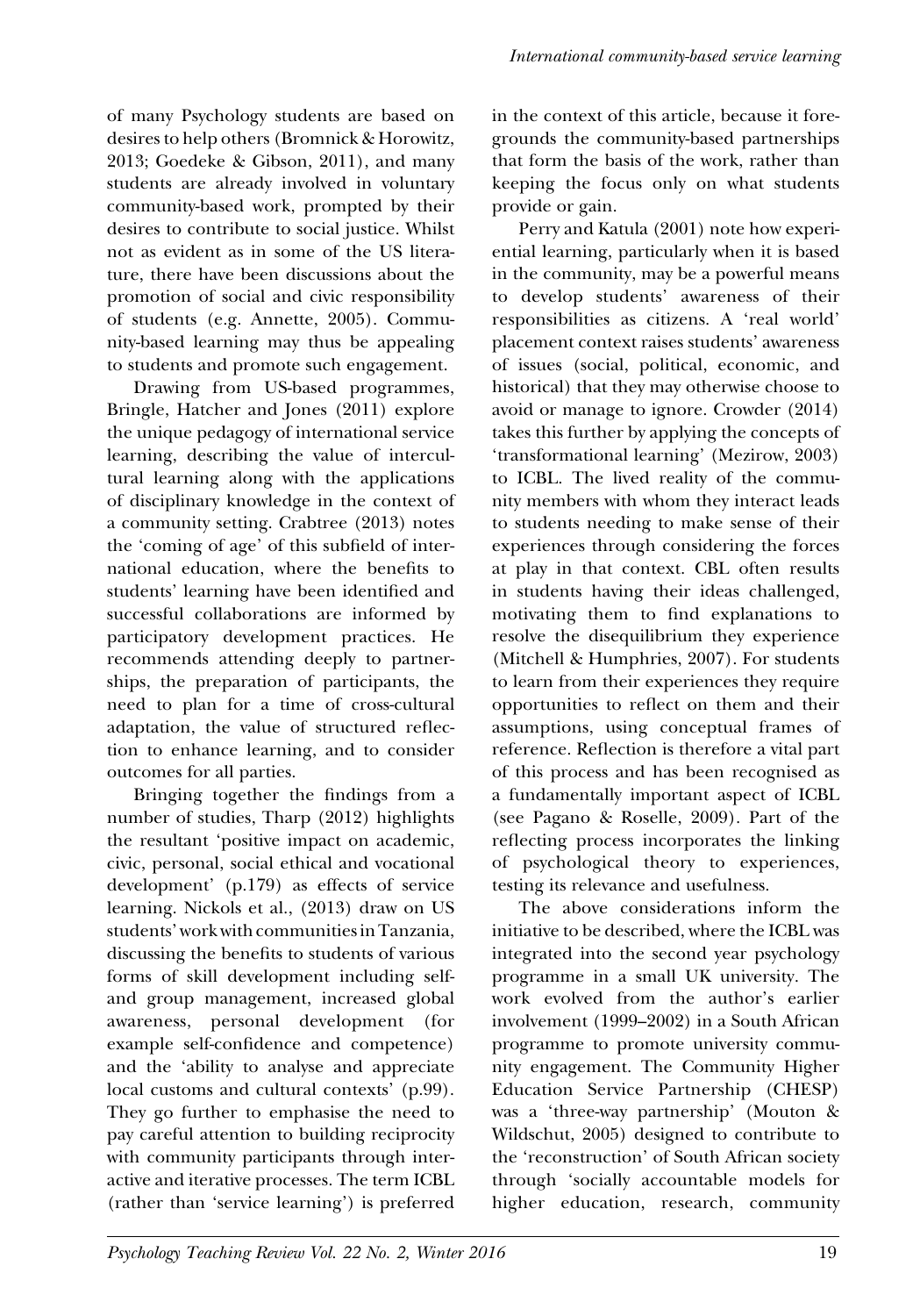service and development' (Joint Education Trust, 1999, p.2). Through CHESP, universities were encouraged to design activities and projects to enable students to work with community partners, through various activities, in order to generate new ideas and research evidence, to engage in knowledge exchange and to influence policy and practice, relevant to societal issues.

# **Developing the international community-based work placements**

During the timespan of the work to be described here, all psychology students at York St John University (YSJU) participated in a three- to four-week work placement at the end of their second year, which was integrated into their 'Psychology of Work' module. In this module, students covered such topics as leadership, teamwork, conflict resolution, motivation, stress and coping, the recruitment process and employee development; all in relation to applications in the workplace. They were then each required to complete a placement; and their assessment task was to illustrate how they experienced one or more of the theoretical models as applied in that 'real life' setting. Students were required to reflect on these experiences in a variety of ways, for example by keeping a learning journal as a formative tool, and in the case of those doing the ICBL, meeting for group reflections periodically. This encouraged them to consider their skill development and increased understanding of the theories they had covered (for example theories related to motivation, social learning, social psychology, developmental practice). An earlier description of this work and the resultant student learning can be found in Akhurst and Mitchell (2012).

Prompted by a visit from a colleague from the US in 2007, the first ICBL placement of YSJU students occurred in 2008, when students accompanied the author on a three-week placement to Southern Mississippi, to work first for 10 days in a centre for children with learning difficulties (whilst they adjusted to the cultural differences of life in the US) and then for 10 days on a volunteering programme to assist with reconstruction, following the devastating effects of Hurricane Katrina on the Gulf Coast. The success of this first ICBL initiative led to students lobbying for placements in Africa as well, and in 2009 the placement in KwaZulu Natal, South Africa (to be described further below) was established. During 2010, it was not possible to travel to South Africa because of changes in school terms, flights and accommodation limitations related to the football World Cup there, thus a further partnership in Tanzania was established. During 2011 and 2012, separate student groups travelled to South Africa and Tanzania. Then in 2014–2015, due to changes in staffing, students travelled to a different setting in South Africa to work with a volunteering organisation (VA32), situated in Cintsa in the Eastern Province. For each trip, a number of preparatory meetings were held with students prior to departure, to prepare them practically and to brief them on expectations and cultural awareness. Except for some funding that subsidised part of the students' travel in 2008 and 2009, students self-funded their travel and subsistence. The two case studies below draw from data collected during the 2009–2012 ICBL experiences of the students.

### *The context of case study 1: Partnership with the Sizabantwana teachers' cooperative in KwaZuluNatal, South Africa*

This partnership evolved from earlier contact between the author and the teachers associated with the Sizabantwana ('help our children') cooperative in KwaZulu-Natal, South Africa (established in partnership with the University of KwaZulu-Natal, UKZN). This community psychology-based collective endeavour of teachers was formed and evolved to enable them to cope with and address some of the multiple psycho-social and educational challenges of working with children who are impacted by disadvantage, as the direct result of the discriminatory education system of the apartheid era (see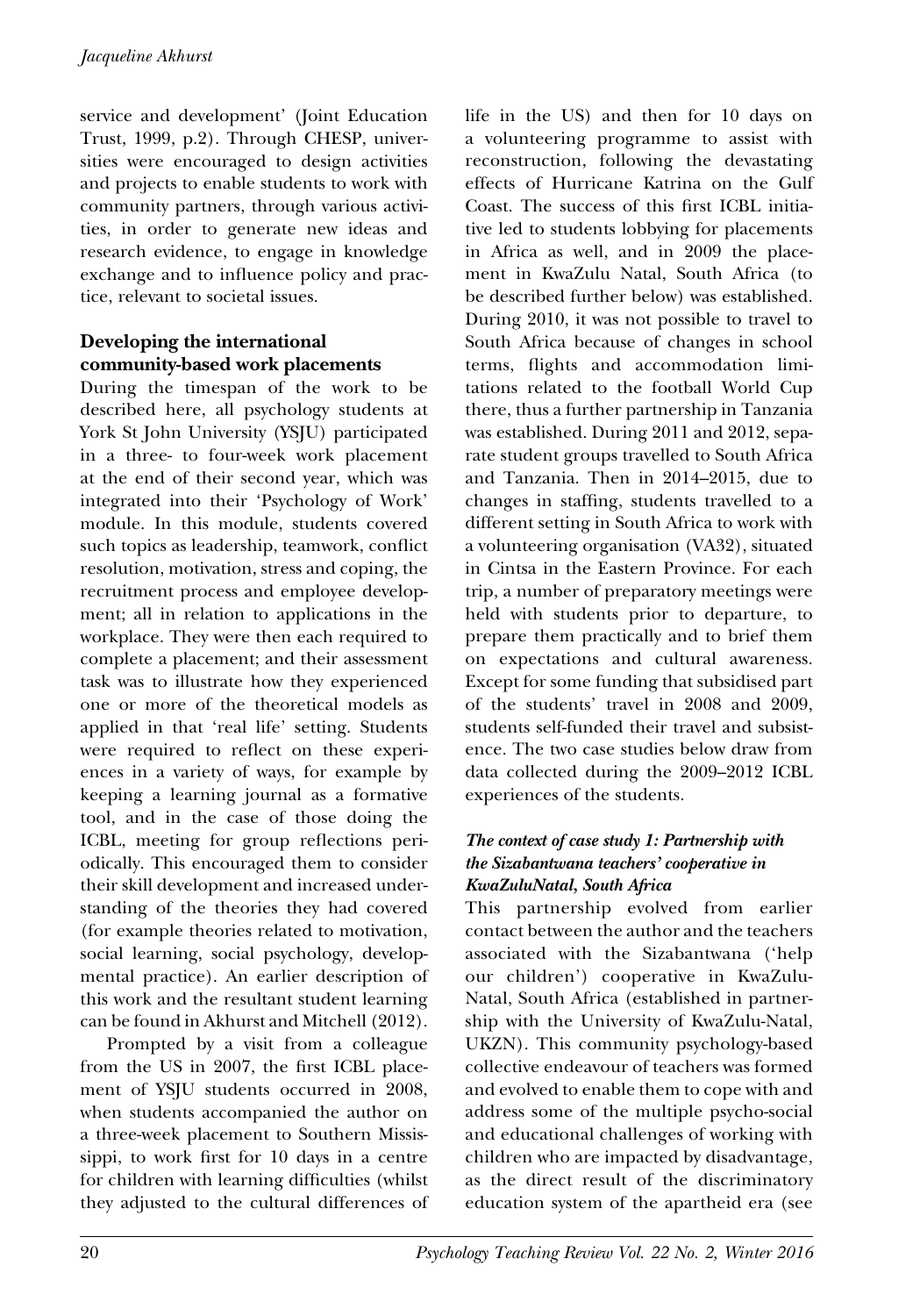Mitchell & Jonker, 2013 for more details).

Over the course of 2009, 2011 and 2012, a total of 28 students participated in this CBSL placement. We planned for the UK students to work in conjunction with teachers from the collective who represented schools that were interested in hosting the students for a period of time. The briefing to the teachers was that the students were to be an extra 'pair of hands' in the school, to support the respective teachers and assist with a variety of tasks, including supporting learners' gardening (the schools often had feeding schemes to provide one school meal for the learners), decorating of classrooms and corridor walls, reading with small groups, singing and doing drama with learners, tutoring IT skills, helping with sporting activities and outings and spending time chatting to and listening to children's stories. Such activities offered the possibility of learners interacting with the UK students in English, since the teachers identified the importance of developing English literacy (the majority of learners spoke isiZulu as their first language). Before leaving, the UK students were briefed to prepare various games, songs and interactive stories for the schools, as well as to think about simple art and drama/movement activities that might be used.

Each day, the students would be met by a partner educator, taken to the school and needed to be able to respond to the requests for their assistance for the day. On arrival in the schools, they often attended morning assembly, and at times the learners would have planned some sort of welcoming activity or dance. The schools were very hospitable, and though they had been briefed not to treat the students any differently to a regular worker in the school, isiZulu hospitality meant that the students had various heartwarming stories of being provided with food, or participating in cultural activities like bead-work and other crafts.

# *The context of case study 2: Partnership with St John's University of Tanzania, Dodoma*

Having launched the Africa placements in 2009, the football World Cup being hosted in South Africa at the same time of year in 2010 was an obstacle to continuing. A unique opportunity arose early in 2010, when YSJU was approached by a partner university in Africa, St John's University of Tanzania (SJUT). This university had been recently formed by the Anglican Church, and lacked many of the basic resources needed to run effectively. A delegation thus came to YSJU to explore matters related to quality assurance and governance. Already, following an earlier memorandum of understanding, YSJU was shipping out functional computers (no longer fast enough for increasing UK broadband speeds) as the basis for developing computer laboratories at SJUT. It was thus fortuitous that the delegation from SJUT were exploring how they might offer something reciprocally, and we enquired about the possibility of hosting our psychology students who were keen to do their CBSL in Africa. The SJUT delegation responded with enthusiasm, offering the students free accommodation on their campus. This led to 16 students visiting Dodoma, the capital city of Tanzania, to undertake their placements over the three years from 2010 to 2012.

Our partners at SJUT arranged for the students to work as teaching assistants in a nearby international school for their mornings, and then requested that they spend the afternoons with various student groups on SJUT campus, to lead discussions in English, which the Tanzanian students heard little of outside of lectures, so were in need of practice in conversational skills. In addition, at the time of our visits, groups of SJUT students were doing standardised English achievement tests, so the YSJU students were able to assist with the marking of these (amounting to hundreds of anonymised scripts being hand-marked by template), giving the students a sense of the ways in which standardised tests are marked and applying the related norms. Opportunities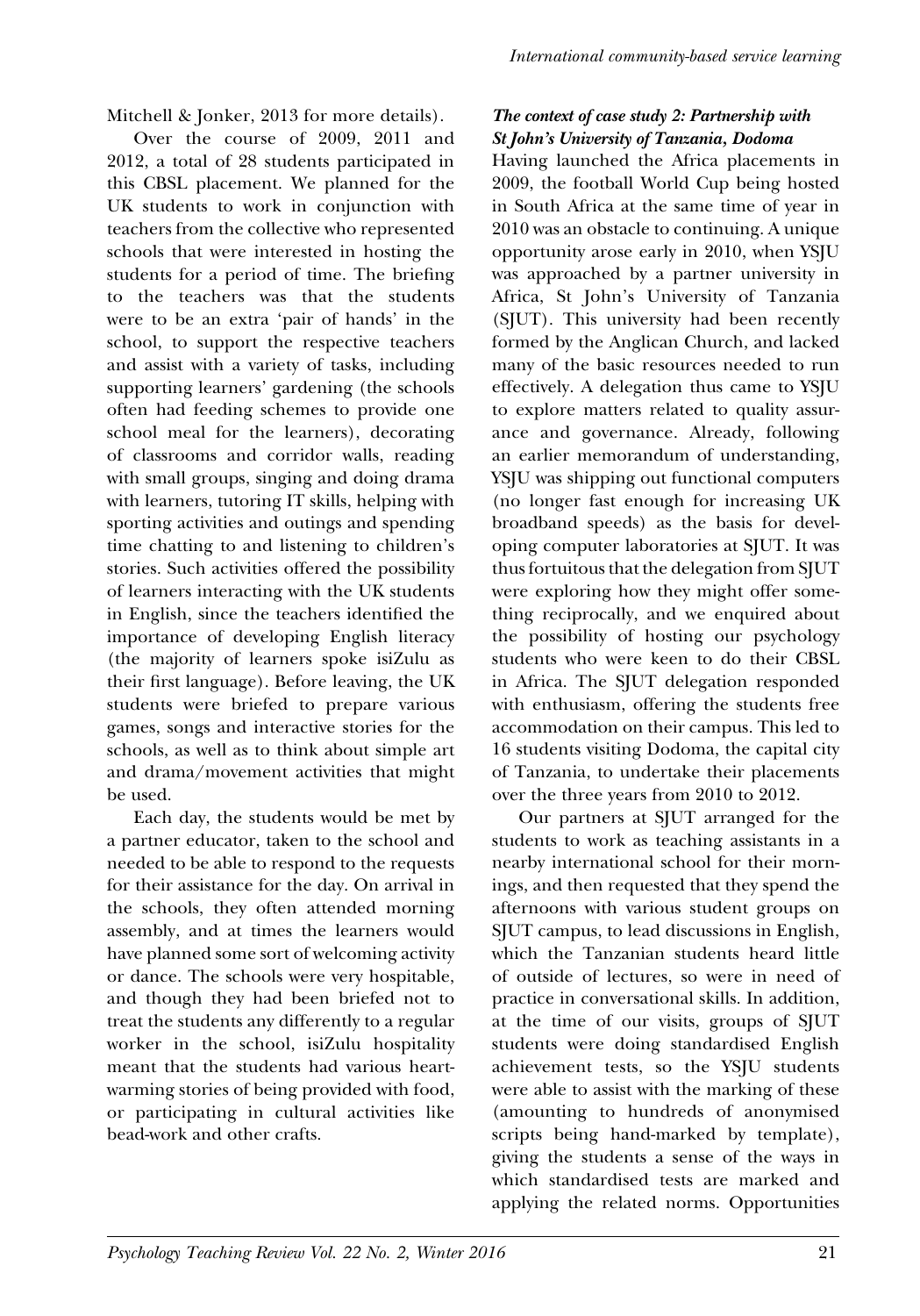for inter-cultural exchange were encouraged, so the UK students gained a sense of the circumstances under which the SJUT students lived and studied.

# *The rationale for this research*

Given the well-documented benefits of international service-learning in the US literature, it is interesting to consider whether there are similar findings when UK psychology students undertake ICBL. In addition, there is still a limited evidence base that includes the perspectives of community partners; and in particular this article aims to juxtapose the perspectives of the students with those of the community partners, to highlight the confluences and tensions.

# **Methodology**

This research received ethical approval from the YSJU committee and students agreed to participate in an evaluation of their experiences. In addition, ethical clearance was obtained from the UKZN ethics committee to enable us to collect data from our community partners in that setting.

Thematic analysis (Braun & Clarke, 2006) was chosen to guide data collection and analysis. The findings are drawn from focus group interviews of students during the course of their ICBL as well as emailed responses from students after their return to the UK. The focus of the enquiry was on students' motivations for deciding to do their placements in Africa, their experiences of the adjustments and their encounters whilst away, including their perceptions of the ways in which their experiences impacted on their learning. These data were transcribed and analysed by using thematic analysis and constant comparative methods. The emergent themes were checked with a second reader and then synthesised to provide findings about the benefits and challenges for students, as well as the nature of their learning in both sites.

 Following the example of McMillan (2009), observations about the process have then been integrated into an Activity Theory (AT) framework (Engeström, 1987), to enable consideration of some of the key aspects and dynamics. AT developed from the work of Leont'ev, influenced by his work with Vygotsky (Russell, 2004), who was concerned that dominant modes of psychological investigation focussed on the individual level (e.g. behaviourist notions of stimulus and response). Vygotsky emphasised the origin of activities in culturally constructed interpersonal interactions; and was more interested in the way that people respond to stimuli through the tools they use in activities (Cole, 1996). AT therefore pays attention to 'everyday life events', the ways people interact over time, using 'tools' (Russell, 2004), and enables the exploration of contextual factors. Engeström (1987) proposed the following diagrammatic representation, to enable the analysis of transactions, activities and practice, rather than speculations about intra-individual processes (Engeström, 2005). In the diagram, the object-oriented productive aspect (in the upper sector) is distinguished from the person-oriented communicative aspect. The resultant activity system is shown in Figure 1.

The upper part of the diagram contains the triangle illustrating the 'tool(s)' mediating between subject and object, leading to some kind of 'production'. This is expanded on the right, including the 'outcome' of the activity. Further interconnected triangles in the lower 'communicative' part of the diagram make links between other components in any activity: the 'community' (those sharing a common purpose), the 'rules' (the norms or conventions determining actions), and the 'division of labour' (different activities undertaken by members of the community). This enables an analysis of the interactions between aspects of activities, from different participants' perspectives. Russell (2004) notes that this works like different lenses, allowing 'us to train our gaze in different directions and with different levels of "magnification"…' (p.312). Following the descriptive findings below, AT will be used to illustrate the interactive nature of ICBL (from students', and partners' perspectives).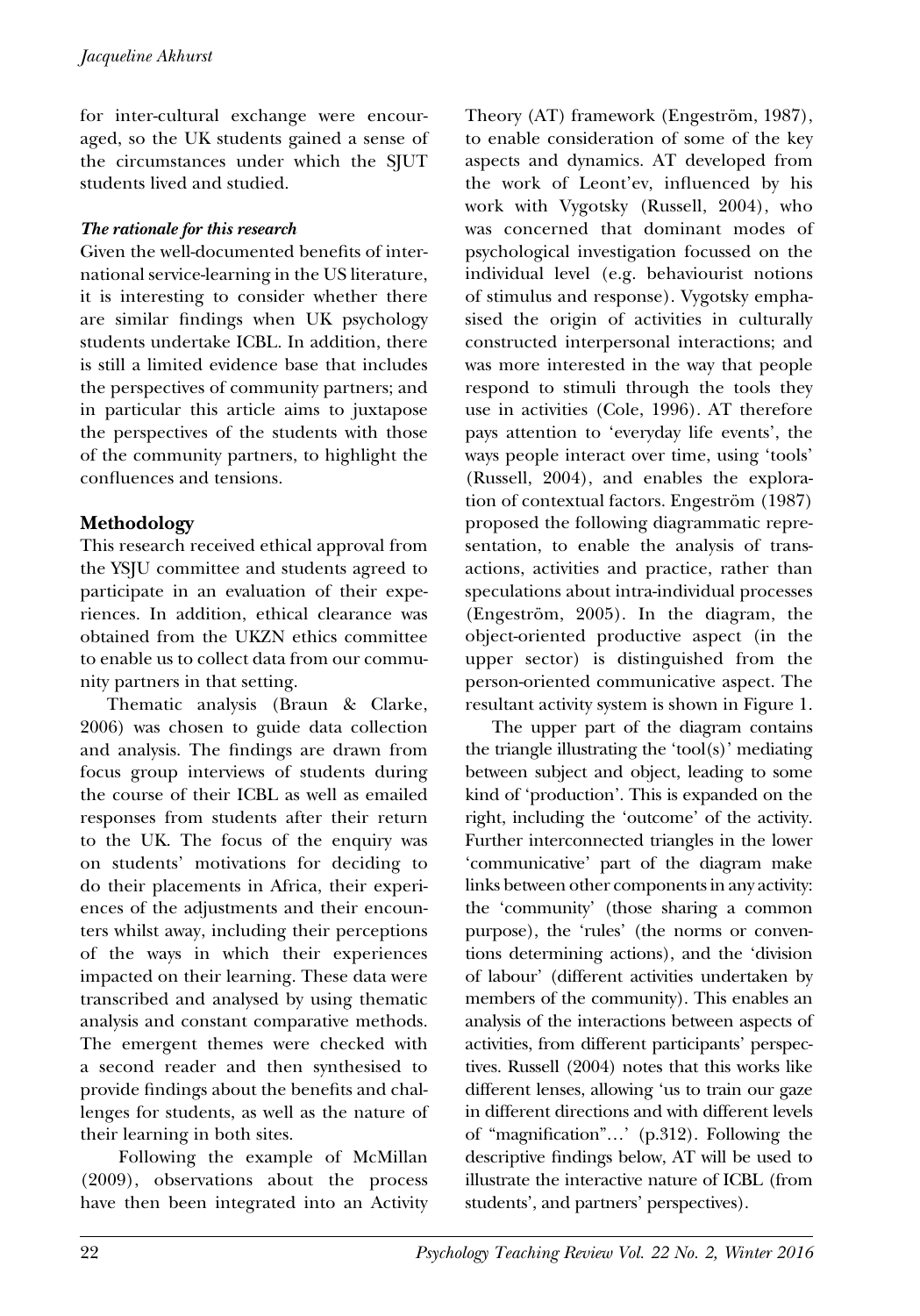

**Figure 1: Engeström's (1987) Activity Theory model**

#### $\lim_{s\to s}$ **Findings**

The findings to be presented first below are selected from the data collected, and focus on students' experiences and learning. Students' verbatim words are in italics, with the relevant placement location noted as (SA) or (TZ) after.

The students reflected on adjusting to the context in Africa:

- *• … the accommodation was an unexpected challenge. I was prepared for basic standards but it's another thing to have to live like that … but due to the support of the group, we adapted* (TZ).
- *• I didn't realise how basic the majority of Tanzanians lived i.e. their houses, the markets. I was expecting the country to be more developed than it is* (TZ).
- *• It's one thing to see it on TV but it's another to actually encounter it in person …* (SA).

In relation to applying themselves to the work, some of their comments were:

*• I made sure that I applied myself 100 per cent to everything that was required of me. In*  *return I learnt such a lot from them in every way possible …*(SA).

- *• I was completely surprised by the children's reaction to us … always wanting to spend time with us.*
- *• … the reality of the HIV and AIDS crisis.*
- *• … I learnt a lot about the disease, which before going I did not know about* (SA).
- *• … when put in the 'deep end' (in front of a class who understand very little English), I found myself in a state of panic. However I did the best I could and was proud of my efforts …* (SA).
- *• you realise you get more confidence with experience … like a practical thing rather than just being in a lecture … it was that kind of thinking on your feet* (TZ).

One of the dominant themes to emerge related to intercultural aspects:

*• With respect to being in another country, where people speak a different language and have a completely different way of life, this was not an issue* (TZ).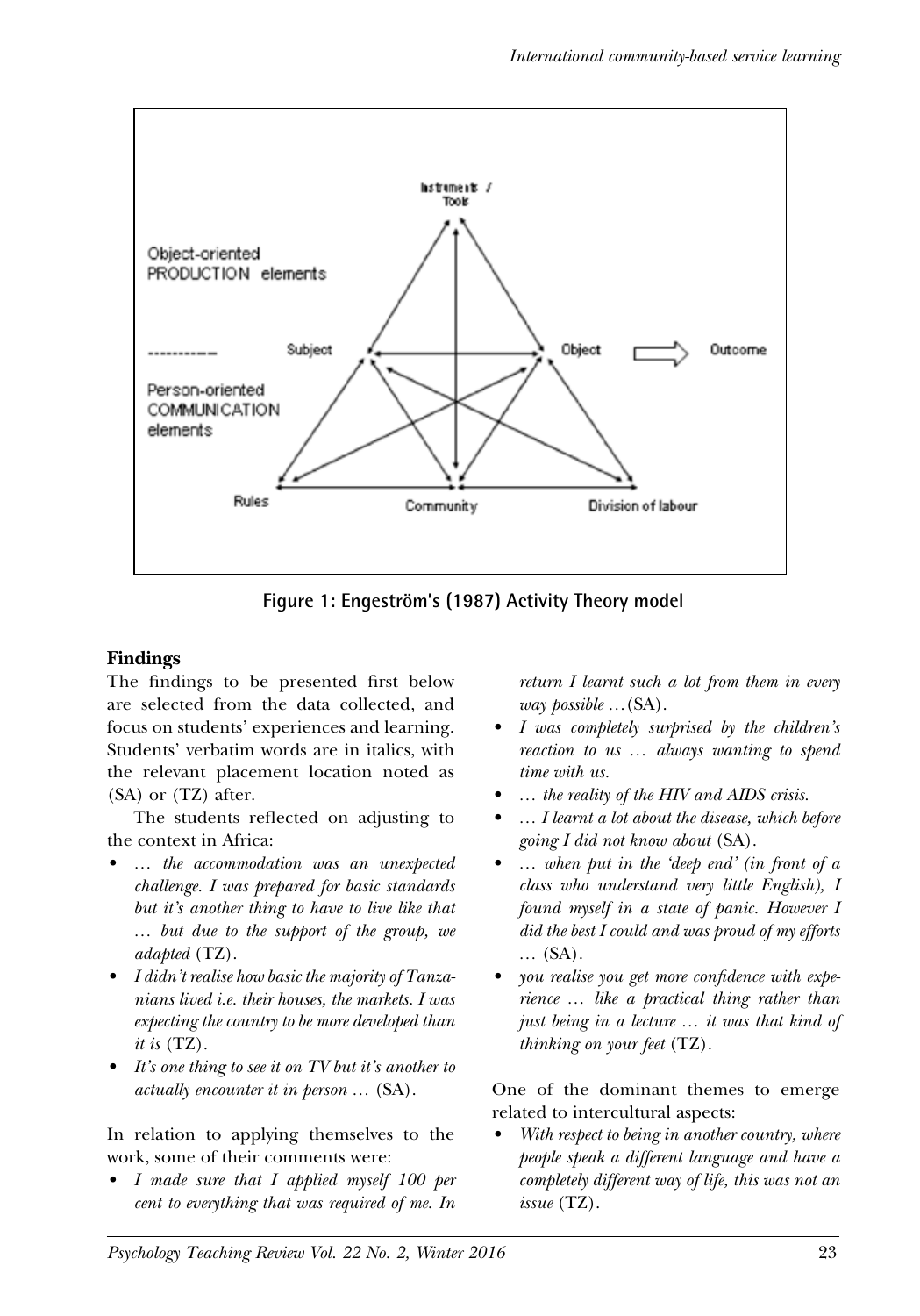- *• To be honest I did not know what to expect*, *but came back completely amazed by the country and its people* (SA).
	- *• … even adapting to the cultures … not the most difficult but like that was the biggest change* (SA).
	- *• … the language barrier provided a huge challenge, which was often frustrating … sometimes led to misunderstanding. I feel I managed this … by keeping my English simple and using visual aids if necessary* (SA).
	- *• … what we weren't aware of is that each area of South Africa has a different tribal group and language … a couple of weeks ago I just thought, everyone all over South Africa like spoke Zulu* (SA).
	- *• Nearly everybody I met was so well-mannered and polite. I felt very safe with them and found them to be lovely caring people* (TZ).
	- *• I was delighted by the friendly nature of everybody I met … everybody was always happy to help and incredibly kind* (SA).

Each of the students also gave examples of learning about themselves:

- *• My confidence also grew as a result … the only way I was going to get the best … was to live the experience wholly and fully, which meant changing some parts of me and just embracing it* (SA).
- *• I learnt I can overcome my fears to some extent … this proved I can overcome other obstacles in my life if I just persevere and keep telling myself I can do it* (TZ).
- *• … every situation's the way you act in them … you think 'oh! I can actually deal with that'* (SA).
- *• It is difficult for me to understand just how appreciative everybody was for our efforts … I feel the skills and sense of self that I gained … is something that I cannot express the importance of* (TZ).

Because they lived together in closer proximity (e.g. sharing rooms) and for a more extended time than in the UK, they needed to find ways to manage the group dynamics:

- *• … people are very different in the way they deal with situations … which can take a lot of patience.*
- *• At times it is difficult to work as part of a team … there are conflicting ideas …*(TZ).
- *• … it is sometimes difficult to get along all the time. However, I think that we did a good job of compromising and supporting each other* (SA).

Many reported the emotional impacts of some of their experiences:

- *• … I was observing, the teacher gave a lesson on sexual abuse and although she did it in a tactful and respectful way, the conversations she had with the children again highlighted how it can be a problem* (SA).
- *• … no matter how much you prepare it's still a shock when you get here and you see it um, in real life* (SA).
- *• … how do you function in such a tiny house? Like some of the stuff is still quite shocking*  $(TZ)$ .
- *• The divide between the rich and the poor is much greater than I imagined, and likewise the divide between the whites and the blacks is still evident… I felt distressed seeing the poverty that some people still have to live in … it is very difficult to make the difference that you want to* (SA).
- *• I found myself distressed about leaving both the school and the new friends I had made …*  $(TZ)$ .

When students encountered learners who had difficulty that they felt they were unable to assist in any way, this became particularly difficult. For example,

• *… just knowing what to say without like letting them down (mmm), feeling as if no one can help them and … it's to be able to listen to offer, some sort of hope but-and not to feel as if you are you can't really offer anything* (SA).

Two of the students reflected on their renewed respect for the capacities of the teachers they encountered: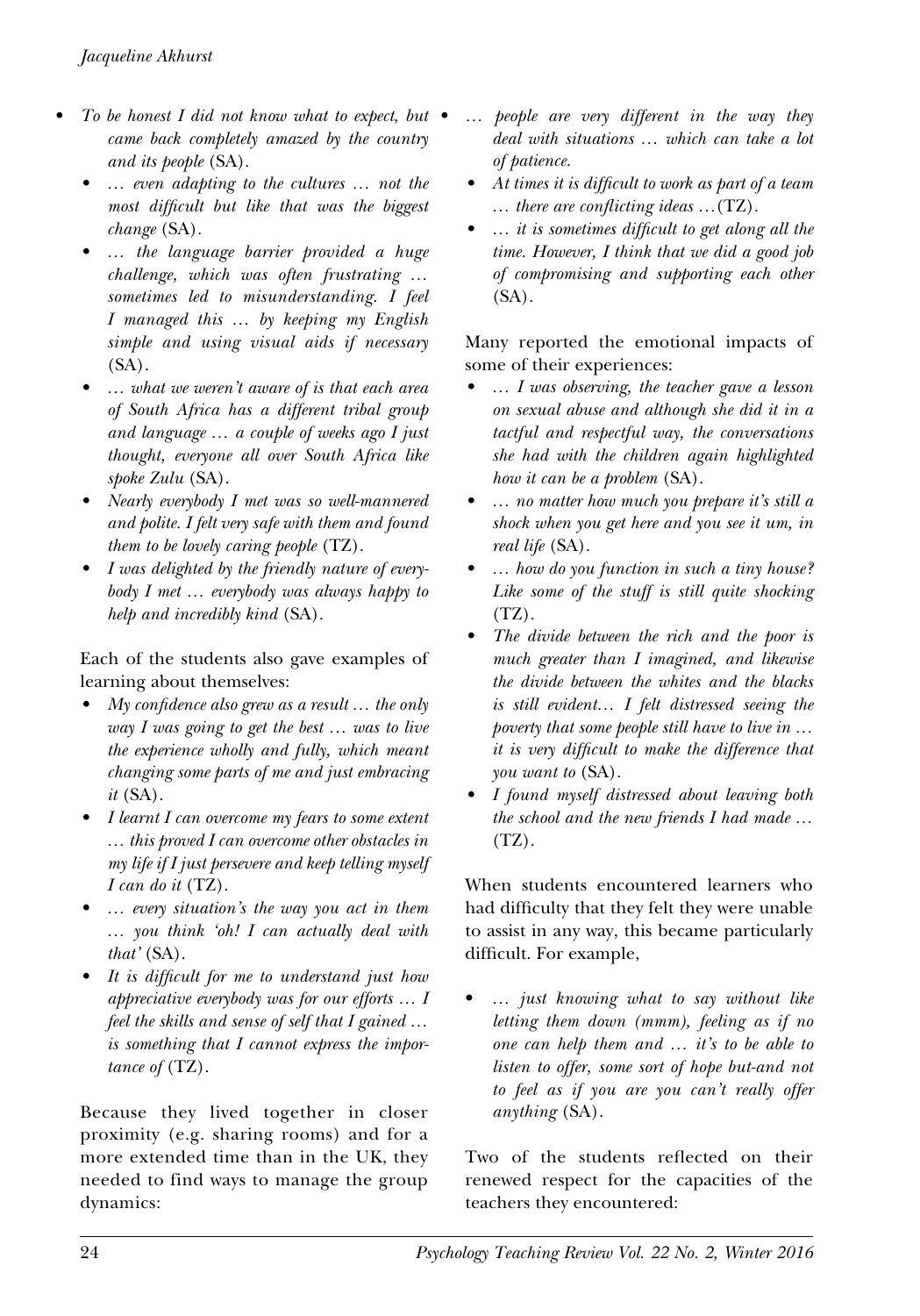*• you think wow, how are you coping with that knowledge, you just get on with your everyday life so they obviously have, a lot of strength and a lot of coping skills, determination; but they don't see it, but they don't recognise it* (SA).

Finally, when asked for enduring thoughts, some examples were:

- *• You definitely appreciate what you have … like massively* (TZ).
- *• … just be open and willing to adapt to the lifestyle and the community and you will not be disappointed* (TZ).
- *• … embrace the experience, forget about any preconceived ideas you may have, make it your own personal, unique experience and you will receive so much in return* (SA).

Drawing from both the students' reflections and the community partners' feedback for case study 1, the following diagram (Figure 2) juxtaposes some of the key aspects of students' experiences with those of the community partner shown in italics, in order to both condense the findings from the students' reflections and to compare the different perspectives.

One of the particular challenges for students working with some of the lessexperienced teachers in the Sizabantwana collective was that the teachers expected that the students would have greater knowledge of psychological problems and potential solutions for these. Although teachers had been briefed that these students were still undergraduates, some might have ascribed them with more expertise than was the reality, leading the students to feel unable to offer assistance. Thus, the diagram indicates where there were tensions at times, between students' preparation and expectations of what they would do  $-$  i.e. the 'tools' – they expected to assist, but were at times asked to lead activities, and even teach classes when a teacher was absent. This led to challenges both in the 'rules of engagement' (in the lower left of the diagram) and in the 'division of labour' (lower right). However, in final debriefing discussions with

the Sizabantwana teachers, they realised that they perhaps were asking too much of the students in some of the schools. An additional unexpected learning for us from those debriefings was that the teachers gained status in their schools and communities as an outcome of having successfully recruited white students from the UK to visit and to spend time with learners: this illustrates the power differentials and issues of privileging of 'white' knowledge in these still disadvantaged communities.

For case study 2 (Figure 3), the differences in the position of the SJUT host partners becomes evident, perhaps since they invited us to visit and had more agency in planning the overall nature of the UK students' activities. There was no evidence of the tensions found in the South African case study, maybe also reflecting the very different context and more open-ended exploratory position of our partners.

In the Tanzanian context then, there was a better 'meshing' of expectations and delivery of 'service' by the students. For the students, therefore the biggest challenges related to adjusting to and coping with living at a much more 'basic' level than they were familiar with and working in much less well-resourced settings. This led to students expressing both respect for their hosts' coping abilities as well as becoming far more aware of the constraints of a developing world context.

# **Discussion**

ICBL supports students' desires to become involved in applications of their psychology, and their aspirations to make some sort of 'difference' through their engagement. There is no doubt that their intercultural learnings are foregrounded in the students' accounts. Mitchell and Humphries (2007) note the potential for both students and community members to benefit in many diverse ways from their partnerships. The students were able to further develop their communication and relational skills through their ICBL placements.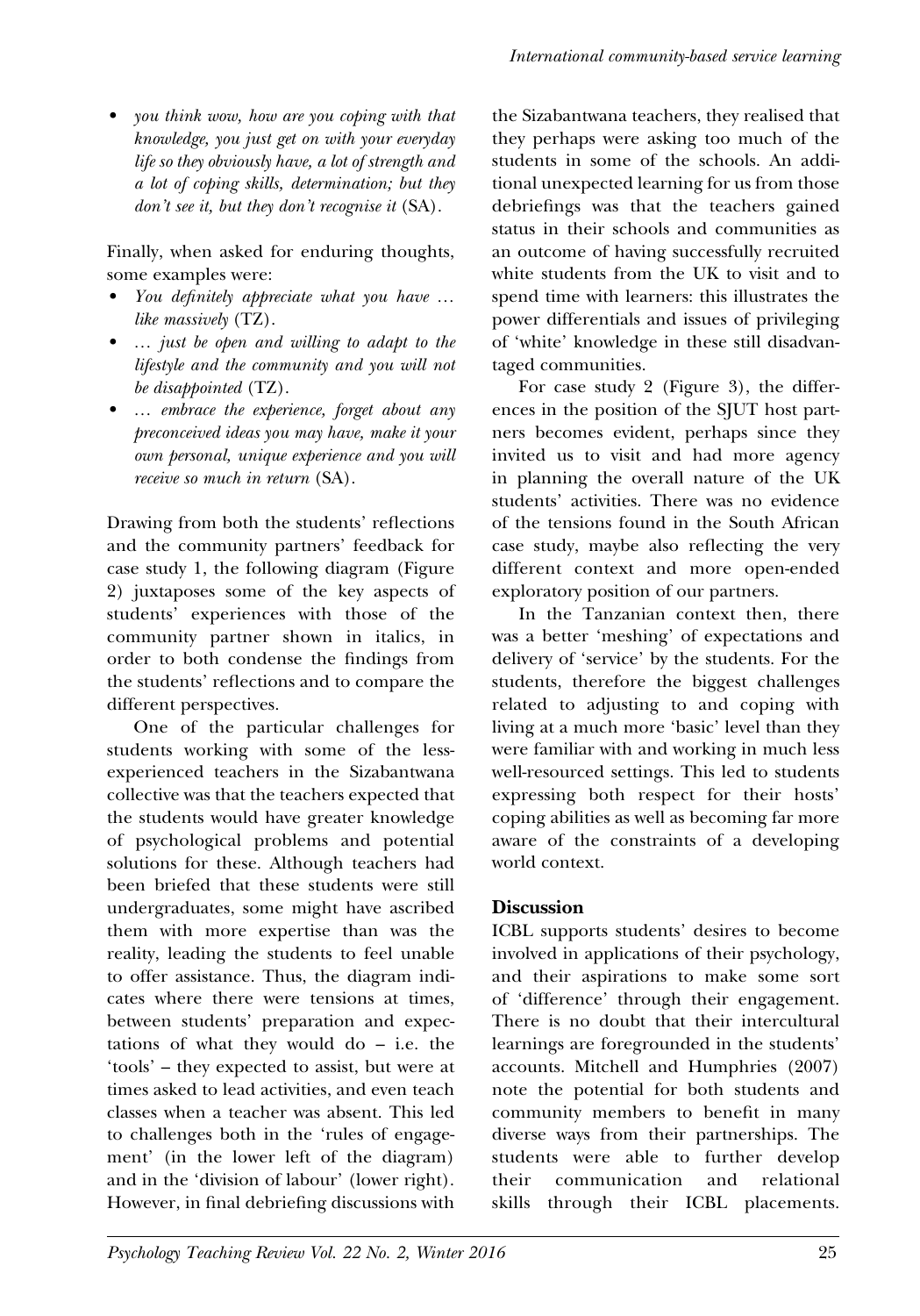

Figure 2: Key aspects of activities of students and Sizabantwana teachers; case study 1



Figure 3: Key aspects of activities of students and SJUT partners; case study 2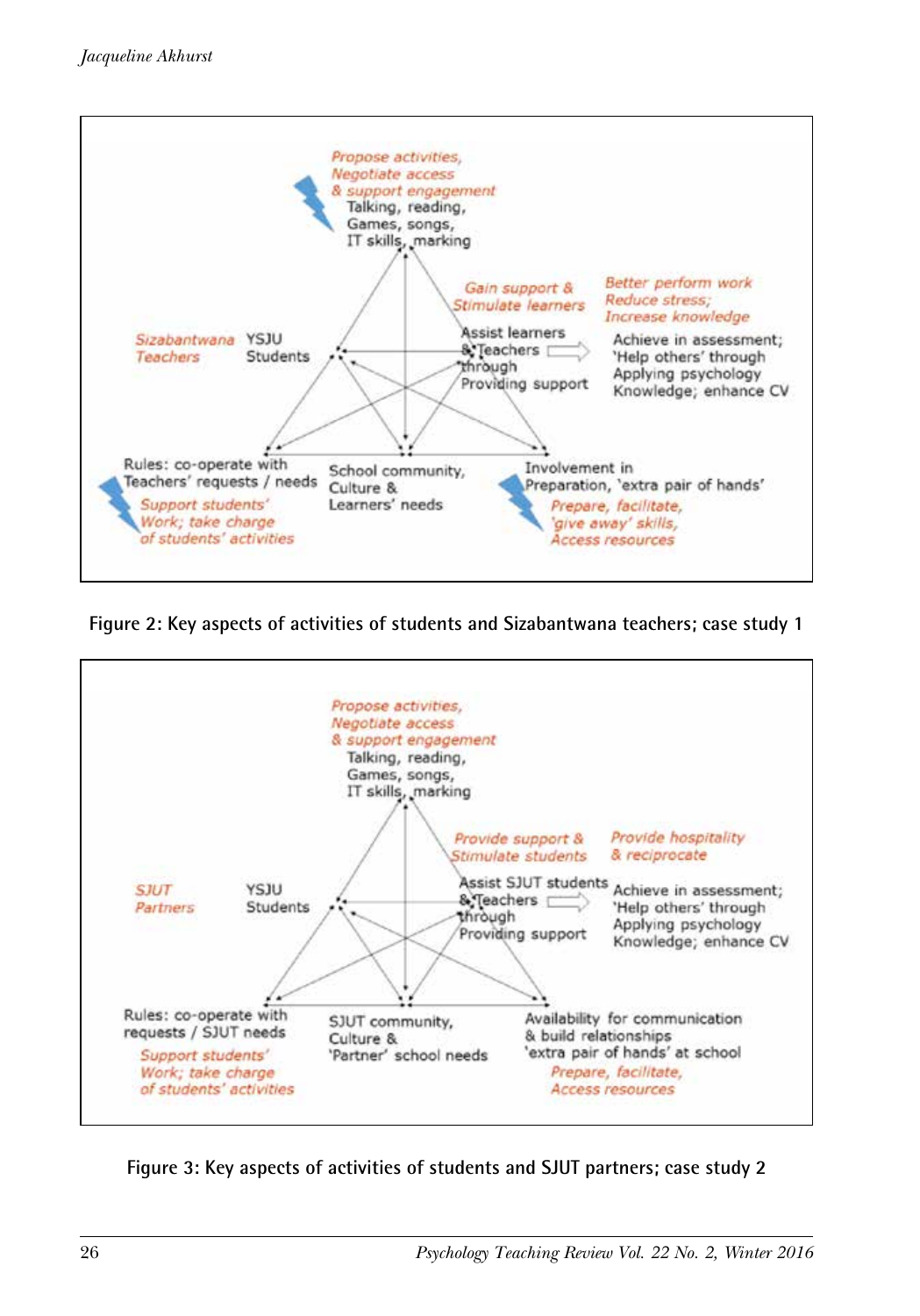Although the theoretical applications of psychology are not immediately evident in the accounts above, students returned to the UK feeling very motivated to try and make a difference and to find further psychological solutions to what they had encountered. This was clearly appropriate, since they would be entering their third year of study being able to draw from their placements. Some felt that they had needed more 'psychological literacy' (Trapp & Akhurst, 2011) in the setting and that their skills in translating their learning into practical applications needed further development.

The findings demonstrate that ICBL may have impacts on students well beyond those hoped for from a workplace experience. Since this research did not incorporate the material generated in the students' written assignments, the students' responses reported here were more focused on the overall impacts of the phenomena. It would appear that extending the UK evidence-base and understanding of the impact of these activities through longer term studies is now required, to gain a richer sense of the effects on students' career planning, career-related thinking and employability.

The potential emotional impact of their exposure to people's difficult life circumstances must also be noted. This emphasises the need for opportunities for reflection and support: hence the need for carefully structured debriefings with tutors at various stages, to build in the pedagogic benefits and thus to optimise learning. In addition such conversations to raise self- and otherawareness might better 'leverage' the opportunities to highlight issues around social power and privilege, as well as to challenge stereotypes and to promote considerations of social justice (Mitchell, 2008).

Many authors have noted the difficulty of incorporating the 'voices' of the community partners in much more depth (e.g. Crabtree, 2013; Nickols et al., 2013). Mitchell and Rautenbach (2005) caution against programmes that benefit mainly university students, where the community partners are

not accorded the same power as university tutors. This was illustrated in the comparative differences between the two case studies: although we worked carefully in collaboration with both sets of partners, it was clear that some of the teachers in case study 1 did not fully understand the role of the students and accorded them too much expertise. In case study 2, the partners appeared to be more realistic about what the students could do; thus there were fewer tensions around expectations. Designing and implementing CBL programmes requires great sensitivity to and respect for the work of partners, to guard against either cultural voyeurism or the exploitation of the goodwill and hospitality of people.

Nickols et al. (2013) also describe the potential impacts of ICBL on accompanying staff members. Although this has not been discussed in the material above, there are important considerations to bear in mind, including the experience of fatigue and similar anxieties as the students when travelling abroad. Stresses can be ameliorated through the collegial relationships with community partners, so it is important to consider these support systems, especially if there are any emergencies or unexpected situations. Finally, living and working in much closer proximity to students may provide unexpected challenges, very different to campus-based teaching.

To conclude, institutional commitment to this kind of learning is an important consideration. McMillan (2009) notes how this is 'boundary work' at the intersection of higher education and broader societal groups. There can be great benefits to the institution, in illustrating its capacity to enable students to prepare to be global citizens through such programmes and providing unique selling points in today's competitive environment. However, this comes at some conceptual, financial and staff time-related costs that need to be factored in. Students' experiences are optimised when they are well supported, as noted in the discussions of reflective practice as central to deeper learning. Gelmon et al.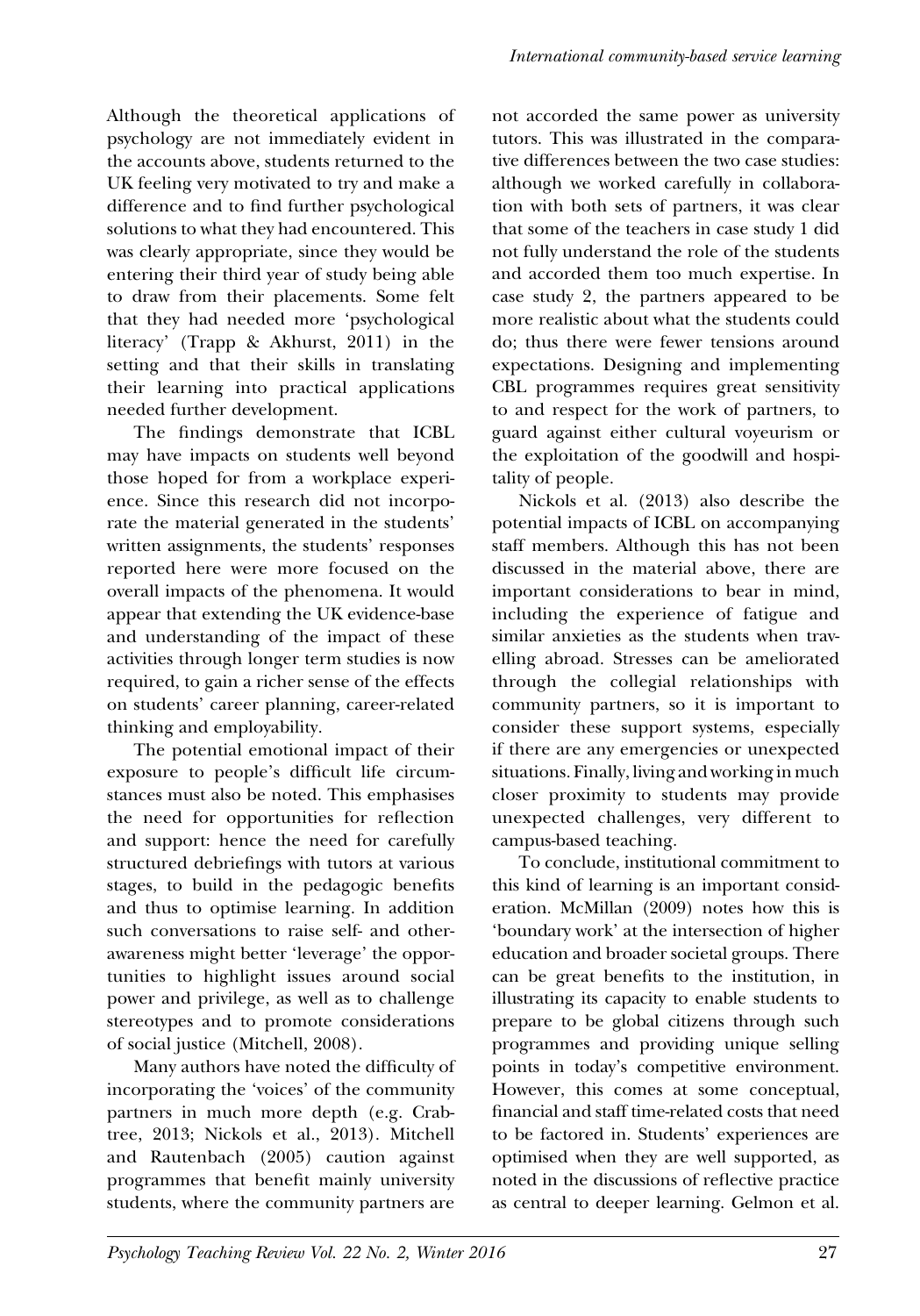(2004) highlight the importance of institutional support and the need for this to be carefully considered to enable programmes to be well designed and carried through, in order that community partners' expectations are met and that they benefit as much as the students do from ICBL.

# **Acknowledgements**

Sincere gratitude to the community partners without whose efforts this work would not have been possible: the teachers of the Sizabantwana group; and the staff members who assisted us at St John's University of Tanzania. In addition colleagues at UKZN played important supportive roles: heartfelt thanks to Carol Mitchell and Vernon Solomon. Then, the research assistants who transcribed the material have assisted greatly. Finally, I am grateful for the partial funding of the work from the UK Higher Education Academy, through being the recipient of the Prof. Sir Ron Cooke International Scholarship (2012–2013).

#### **Correspondence Professor Jacqueline Akhurst**

Psychology Department, Rhodes University South Africa Email: J.Akhurst@ru.ac.za